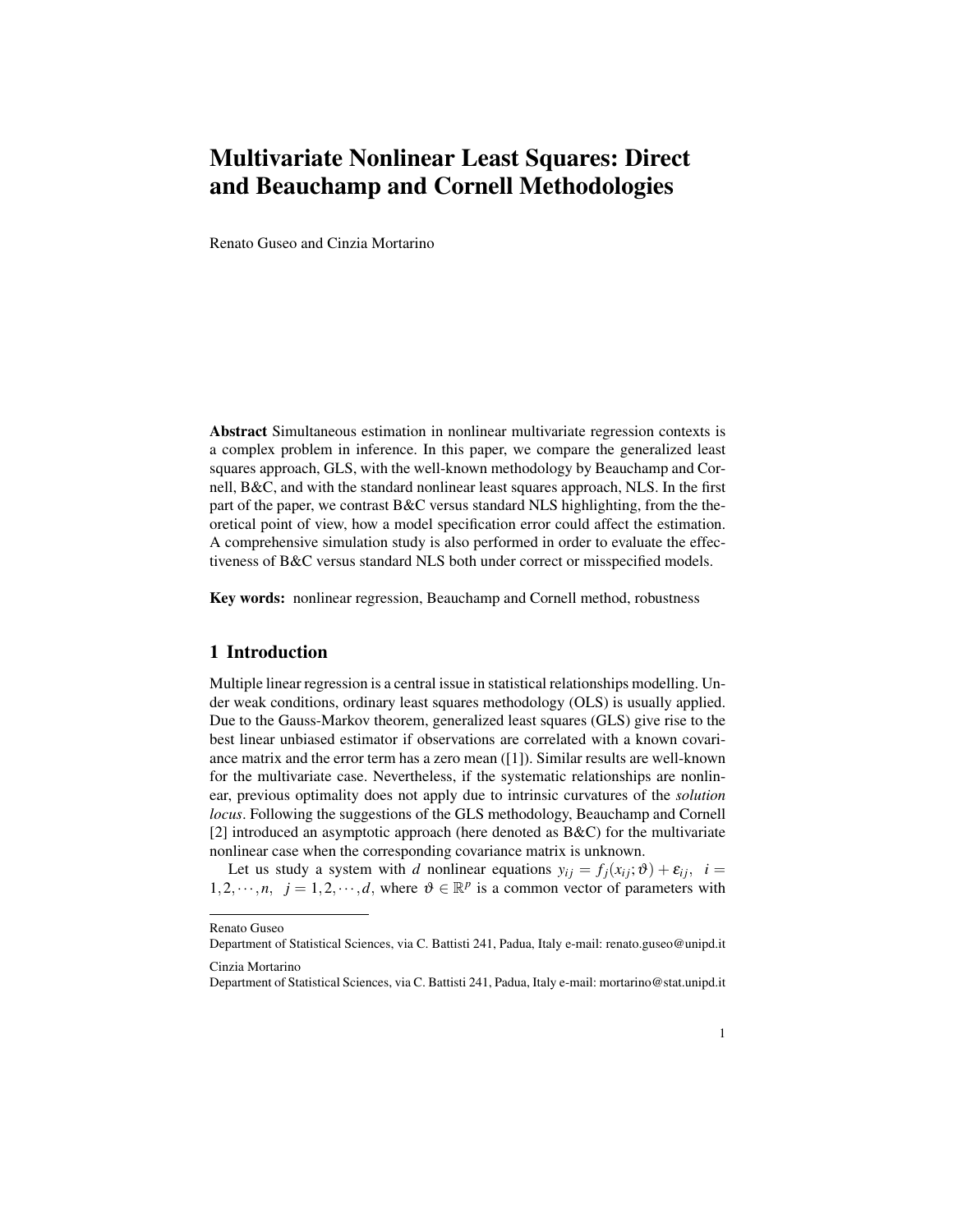$p \ll n$ . In vector form we can write the model as follows,

$$
y = f(\mathfrak{G}) + \varepsilon, \quad y, f(\cdot), \varepsilon \in \mathbb{R}^{nd}, \tag{1}
$$

where  $y = (y_{11}, \ldots, y_{n1}, y_{12}, \ldots, y_{n2}, \ldots, y_{1d}, \ldots, y_{nd})'$  and the elements of  $f(\vartheta)$  and  $\varepsilon$  are arranged consequently. We assume  $\varepsilon \sim \mathcal{N}_{nd}(0, \Omega)$ , where  $\Omega = \Sigma \otimes I_n$ , and  $\otimes$ denotes the Kronecker product. In other words, for each component of the *d*-variate response, we consider zero mean, homoscedastic and uncorrelated errors. Both the requirement of normality and the Kronecker structure imposed on  $\Omega$  are necessary to the B&C approach, while of course they are not required for the NLS method. In the rest of the paper, we will compare the two methods both in the case of a correct (1) and wrong (2) model specification,

$$
y = g(\vartheta) + u,\tag{2}
$$

where  $g(\vartheta) = f(\vartheta) - \xi(\vartheta)$ ,  $u = \xi(\vartheta) + \varepsilon$  and, in general,  $\xi(\vartheta) \neq 0$ , a.e..

## 2 Estimation methods: GLS, B&C, NLS

If the matrix  $\Sigma$  is known, we can apply the standard GLS approach, that minimizes, with respect to  $\vartheta$  the Minkowski metric,  $f \delta_{GLS}^2(\vartheta) = [y - f(\vartheta)]' (\Sigma^{-1} \otimes$  $I_n$ [*y*− *f*( $\vartheta$ )]. Whenever  $\Sigma$  is unknown, [2] suggest to substitute  $\Sigma$  with a consistent estimate obtained from the residuals of marginal models estimated with direct NLS. In the rest of the paper, we will denote by B&C this two-stage procedure (for details about  $\Sigma$  estimation see also [3]). The  $\vartheta$  estimate minimizing the GLS is asymptotically the same optimizing

$$
f\delta_{BC}^2(\vartheta) = [y - f(\vartheta)]'(\hat{\Sigma}^{-1} \otimes I_n)[y - f(\vartheta)].
$$
\n(3)

Our aim is to compare the B&C approach with NLS method that ignores the covariance structure minimizing the Euclidean metric  ${}_{f}\delta_{S}^{2}(\vartheta) = [y - f(\vartheta)]'[y - f(\vartheta)].$ Let us denote  $_f \hat{\vartheta}_S$  the direct NLS estimate, and  $_f \hat{\vartheta}_{BC}$  the B&C estimate.

#### 3 Estimation methods in case of uncorrect model specification

The B&C approach starting from model (1) leads to a consistent estimate of  $\Sigma \otimes I_n$ . Conversely, if the wrong model (2) is specified, through the first step residuals, we obtain a consistent estimate of  $E(uu') = \Sigma \otimes I_n + \xi(\vartheta)\xi(\vartheta)' = \Phi$ . If we denote by  $\widehat{\Phi}$  the estimate of the covariance structure obtained with model (2), the B&C approach leads to the minimization, with respect to  $\vartheta$ , of the function

$$
{}_{g}\delta_{BC}^{2}(\boldsymbol{\vartheta})=[y-g(\boldsymbol{\vartheta})]'\widehat{\boldsymbol{\Phi}}^{-1}[y-g(\boldsymbol{\vartheta})].
$$

The optimal value,  $g\hat{\theta}_{BC}$ , is asymptotically the same that minimizes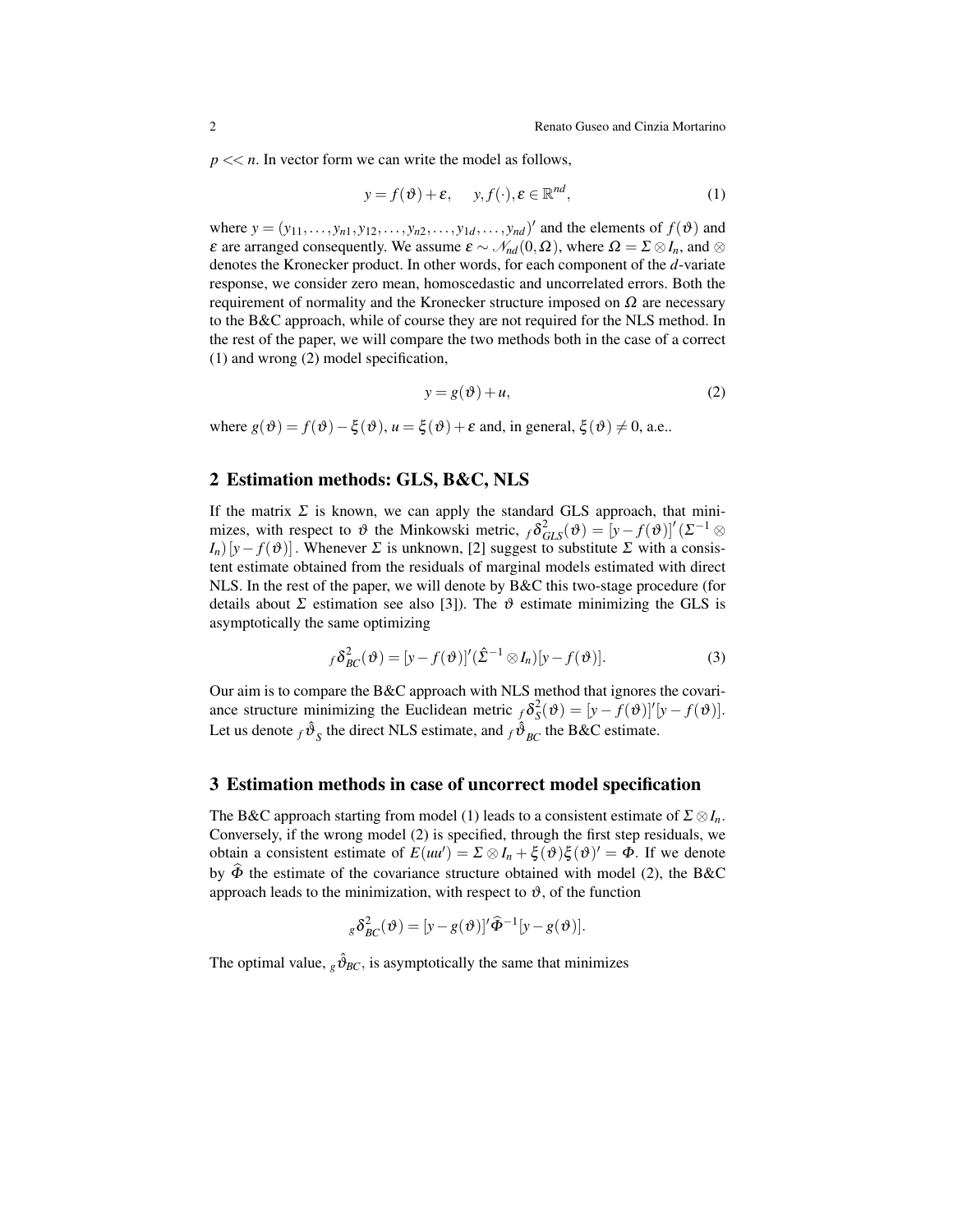Multivariate NLS: Direct and Beauchamp and Cornell Methodologies 3

$$
{}_{g}\delta_{GLS}^{2}(\vartheta) = [y - g(\vartheta)]'\Phi^{-1}[y - g(\vartheta)] = [y - f(\vartheta)]'( \Sigma^{-1} \otimes I_{n})[y - f(\vartheta)] ++ 2\xi(\vartheta)'(\Sigma^{-1} \otimes I_{n})[y - f(\vartheta)] + + \xi(\vartheta)'(\Sigma^{-1} \otimes I_{n})\xi(\theta) +- \frac{1}{1 + \xi(\theta)'(\Sigma^{-1} \otimes I_{n})\xi(\theta)} \left\{ \left( \xi(\theta)'(\Sigma^{-1} \otimes I_{n})[y - f(\vartheta)] \right)^{2} ++ 2\xi(\vartheta)'(\Sigma^{-1} \otimes I_{n})\xi(\theta)\xi(\theta)'(\Sigma^{-1} \otimes I_{n})[y - f(\vartheta)] + \left( \xi(\theta)'(\Sigma^{-1} \otimes I_{n})\xi(\theta) \right)^{2} \right\}.
$$
 (4)

From Eq. (4), we see that the function  ${}_{g}\delta^2_{GLS}(\vartheta)$  differs from  ${}_{f}\delta^2_{GLS}(\vartheta)$  and, in particular, there are some "interaction" terms between  $\xi(\vartheta)$ , which is the specification error, and the actual covariance structure  $\Sigma$ . At the first step in the application of the B&C procedure, the estimate  $\Phi$  misunderstands the variability of the stochastic component,  $\Sigma$ , for the specification error,  $\xi(\vartheta)$ , modifying the objective function.

Conversely, if we ignore the covariance structure, we minimize

$$
{}_{g}\delta_{S}^{2}(\vartheta) = [y - f(\vartheta)]'[y - f(\vartheta)] + 2\xi(\vartheta)'[y - f(\vartheta)] + \xi(\vartheta)'\xi(\vartheta). \tag{5}
$$

In other words, we aim at evaluating to what extent the B&C approach really gives us an advantage with respct to the simpler NLS method.

## 4 A simulation study

Starting from the example originally proposed by [2] (and later by [3]), we consider as system *f* (true model) the following compartmental model with two response components, *d*=2, and three free parameters, *p*=3,

$$
f_1(\vartheta) = \vartheta_1 e^{-\vartheta_2 x} + (1 - \vartheta_1) e^{-\vartheta_3 x}
$$
  

$$
f_2(\vartheta) = 1 - (\vartheta_1 + \vartheta_4) e^{-\vartheta_2 x} + (\vartheta_1 + \vartheta_4 - 1) e^{-\vartheta_3 x}
$$

where  $\vartheta_4 = \frac{(\vartheta_3 - \vartheta_2)\vartheta_1(1-\vartheta_1)}{(\vartheta_2 - \vartheta_2)\vartheta_1 + \vartheta_2}$  $\frac{(b_3-b_2)v_1(1-v_1)}{(\vartheta_3-\vartheta_2)\vartheta_1+\vartheta_2}$ . The true  $\vartheta$  value, was selected as  $\vartheta_o = (0.047, 0.002, \vartheta_1+\vartheta_2)$ 0.066). After choosing different specifications for  $\Sigma$  matrix, for each of them 100 values for the vector  $\varepsilon$  were generated, leading to corresponding response vectors, *y*. Each of them was used to fit the regression model *f*. In order to assess the effect of a wrong specification, 5 different *g* models were also fitted. In detail:

$$
g_1 = \begin{cases} \alpha x^2 + \beta x + \gamma & d=1\\ -\alpha x^2 - \beta x + \zeta & d=2 \end{cases}, \quad g_2(\vartheta) = f(\vartheta)|_{\vartheta_1 = \vartheta_3}, \quad g_3(\vartheta) = f(\vartheta)|_{\vartheta_1 = \vartheta_2},
$$
  

$$
g_4(\vartheta) = f(\vartheta_0) + F(\vartheta_0)(\vartheta - \vartheta_0), \quad g_5(\vartheta) = f(\vartheta_0^*) + F(\vartheta_0^*)(\vartheta - \vartheta_0^*)
$$

where  $\mathfrak{v}_o^*$  = (0.0423, 0.0022, 0.0726). In other words,  $g_1$  represents an interpolating polynomial,  $g_2$  and  $g_3$  are restricted versions of the correct  $f$  function ( $g_2$  imposes a plausible link, while *g*<sup>3</sup> sets a strong constraint). Finally, *g*<sup>4</sup> and *g*<sup>5</sup> are first order approximations of *f* evaluated at the true  $\vartheta_o$  point and at a close  $\vartheta_o^*$  point. In order to compare the two procedures we had to choose a sensible criterion. Since the different *g* models did not depend upon the same parameter set, we focused on a measure pertaining to a common element, i.e., the predicted response,  $\hat{y}$ . Due to Eq. (4) we